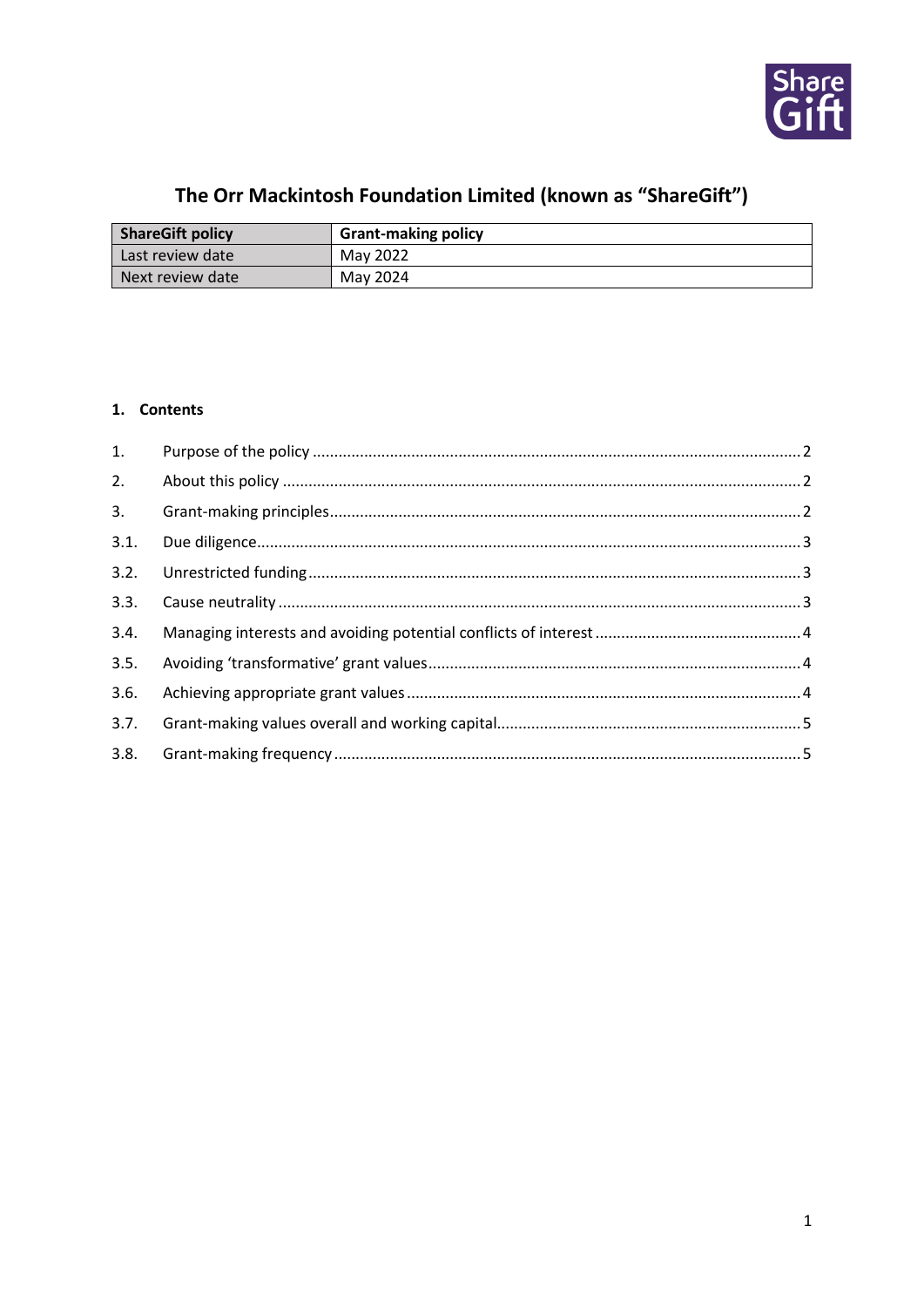

#### <span id="page-1-0"></span>**1. Purpose of the policy**

The purpose of this policy is to set out the principles, criteria and processes that govern how The Orr Mackintosh Foundation Limited (known as ShareGift) makes grants.

A grant is defined as a financial award that ShareGift makes from its funds to support charitable activities, to registered charities, charitable community groups and other charitable organisations and interests as defined in the objects of The Orr Mackintosh Foundation Limited.

## <span id="page-1-1"></span>**2. About this policy**

The Orr Mackintosh Foundation Limited (known as ShareGift) is a registered charity (number 1052686) and company limited by guarantee (number 03150478). It is governed by a board of trustees who are also board directors under the Companies Act 2006 (the "**Trustees**"). An employee team led by the Chief Executive has delegated responsibility for all day-to-day activities, including grant-making under this policy.

The Trustees ensure proper governance of ShareGift's grant-making in three key ways:

- through grant-making principles, as set out in this policy;
- through grant-making processes which set out the mechanics of how grants are to be made, as set out in ShareGift's internal procedures; and
- through regular monitoring of the employee team's adherence to these principles, this policy and ShareGift's internal procedures.

#### <span id="page-1-2"></span>**3. Grant-making principles**

The general principles which underpin the governance of ShareGift's grant-making are as follows:

- As part of the process of identifying charitable themes, interests and organisations that may be eligible to receive a grant, the Trustees agree to also consider the inclusion of charitable suggestions from donors, partners and other contacts of ShareGift, but in order to maintain their independence and discretion in this regard the Trustees are not bound to act upon these suggestions;
- the performance of an appropriate level of due diligence on potential grant recipients;
- the making of grants generally (but not exclusively) as unrestricted funding;
- the maintenance of a 'cause-neutral' stance (including the purpose and treatment of charity suggestions from donors and that **applications from potential beneficiaries are neither solicited, encouraged or accepted** as part of the grant-making process);
- the making of grants which are not transformative in nature for the recipient charity or charitable organisation;
- the making of grants that are appropriate to any underlying share donation values of those donors suggesting charities, the number of any suggestions received, and in particular the annual income of those charities;
- the making of grants at what the Chief Executive, employee team and Trustees deem to be an appropriate frequency; and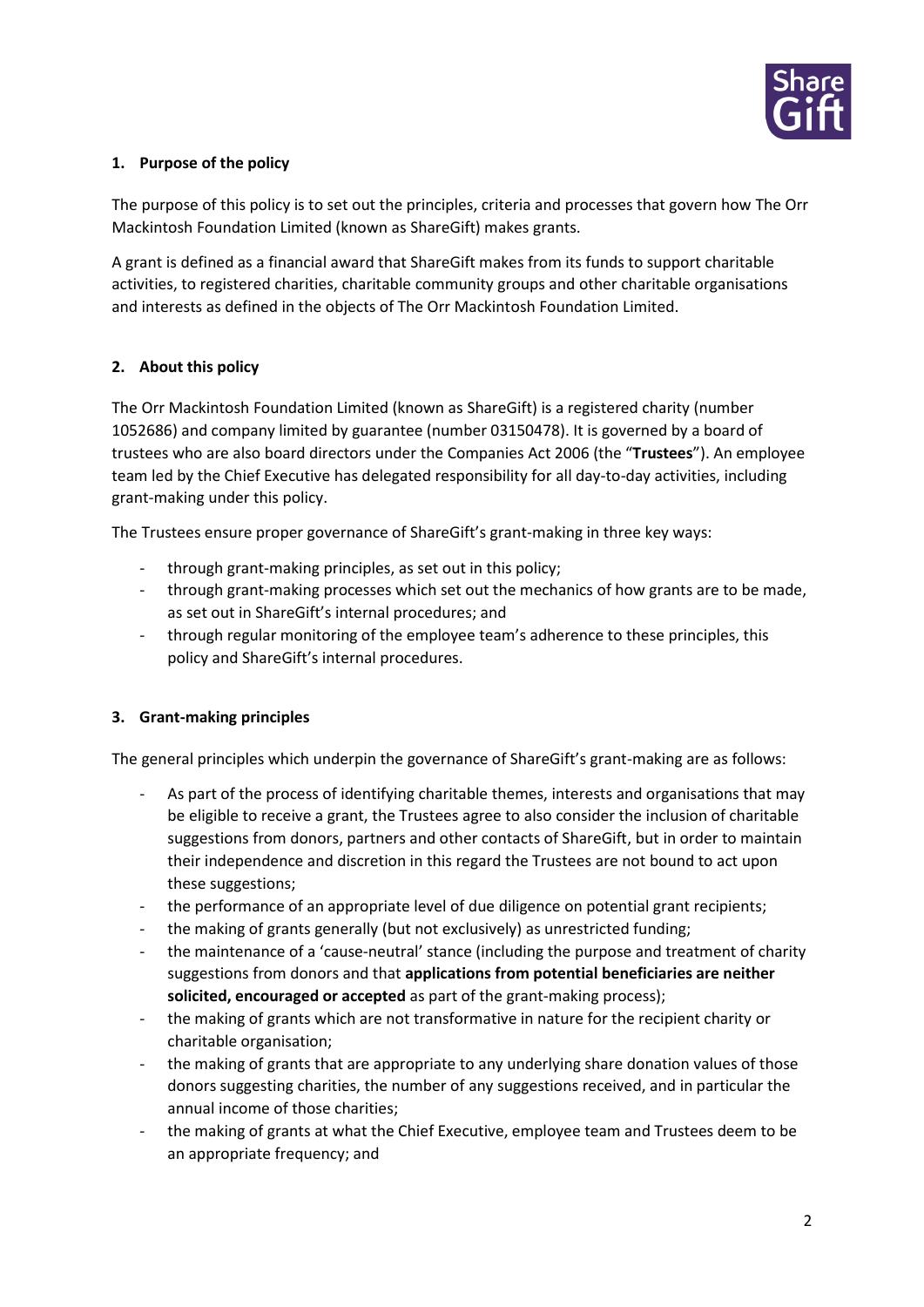

- the assurance that overall grant-making values do not impinge upon required levels of working capital and reserves.

These general principles are explained in greater detail in the following sections. The document then sets out the processes that are followed for the preparation and execution of grant-making.

# <span id="page-2-0"></span>**3.1. Due diligence**

Due diligence is performed on all charities, community groups and charitable organisations identified as potential beneficiaries of grants. This due diligence is performed on a 'reasonable endeavours' basis, using what publicly-available information may be identified at the time these checks are made, and with due regard to the breadth of charities that ShareGift gives to and the cause-neutral stance. Periodic due diligence checks are performed on charities that may receive repeat grants. Initial due diligence checks involve reviewing charities' websites, details registered with the Charities Commission and with Companies House, where relevant, and media sources.

Such due diligence is designed to identify any financial or reputational risk for ShareGift, which may arise from making a grant to the charity or organisation in question, where that can be reasonably assessed or inferred from an appropriate range of information in the public domain; and the Trustees have agreed that this level of due diligence is reasonable and appropriate for ShareGift.

# <span id="page-2-1"></span>**3.2. Unrestricted funding**

ShareGift generally makes grants of unrestricted funding. This enables recipient charities and charitable organisations to apply the funds granted to them in line with their charitable objectives, which may include expenditure on the core costs of the charity or organisation. By contrast, restricted funds may only be spent in accordance with specific stipulations, which may arise by the wishes of the donor or by the nature of any related fundraising appeal.

In infrequent cases, the Trustees may decide to offer a restricted gift to charities or charitable organisations where this is explicitly in their interests, for example, where a restriction may allow the charity or organisation to receive matched funding from the Government or other source.

## <span id="page-2-2"></span>**3.3. Cause neutrality**

Unlike most grant-making charities and foundations, which focus on a particular cause, group, class of beneficiary or type of charitable work, ShareGift is most deliberately cause-neutral in its own grant-making and does not evaluate or prioritise particular charitable purposes. This enables ShareGift and its Trustee Board the broadest discretion and independence in choosing which charities and charitable organisations to support, including those which may be suggested by donors, other individuals, companies and organisations that it works with. As a consequence of this approach, ShareGift does not:

- Solicit, encourage or accept applications for grant-making by potential beneficiaries;
- Consider any applications or other approaches made by potential beneficiaries as part of the grant-making process; or
- Formally monitor or require reporting on how its grants were spent by recipient charities and charitable organisations.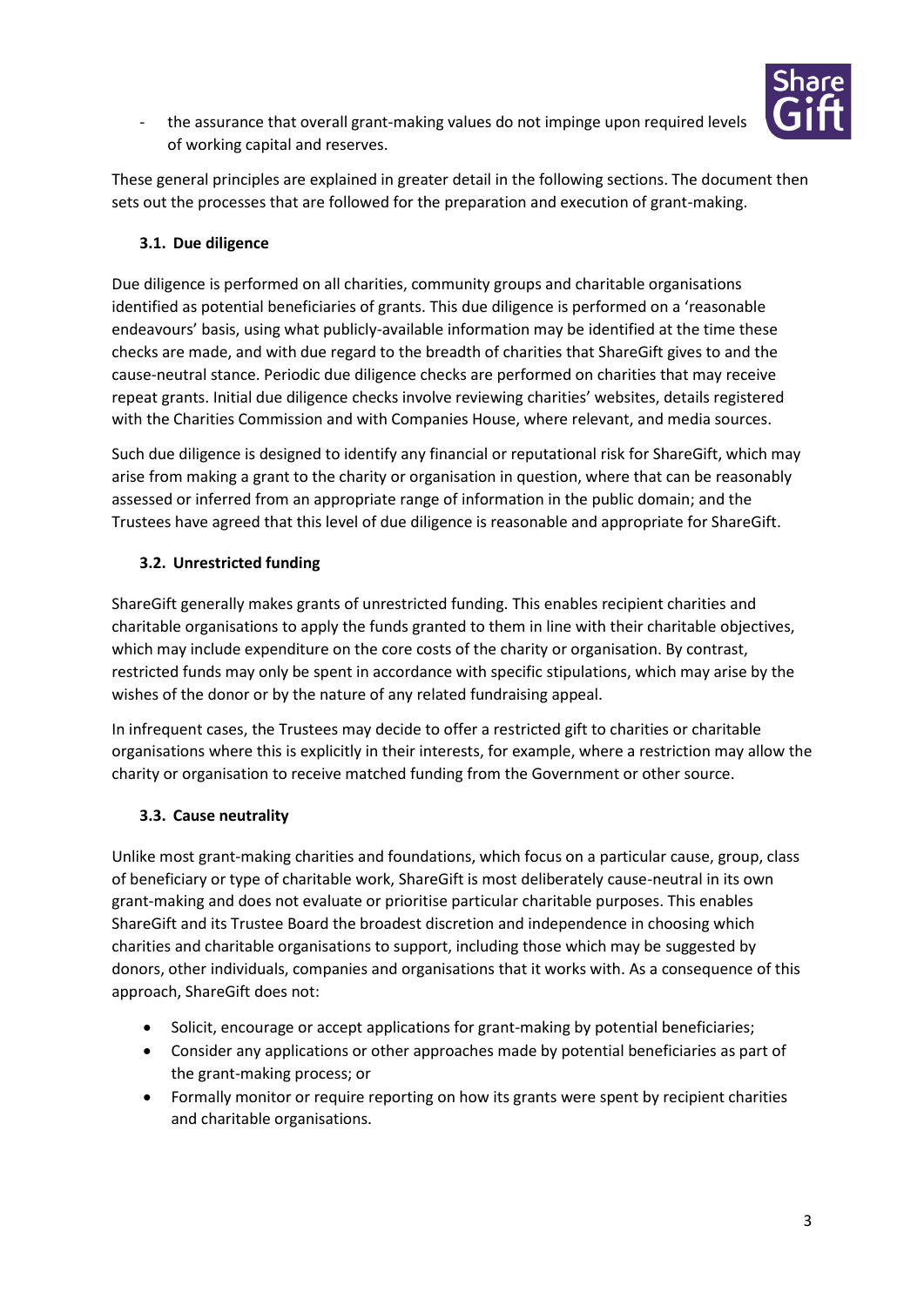

## <span id="page-3-0"></span>**3.4. Managing interests and avoiding potential conflicts of interest**

Working as we do with a foot in the corporate world and the charitable sector, it is foreseeable if not likely that ShareGift Trustees, employees and volunteers may volunteer their time to, be employed by or a beneficiary of, and/or act as trustees/officers of other charities and charitable organisations.

The existence of such interests does not preclude ShareGift from making grants to the charities or charitable organisations concerned where they have been suggested by a donor or have otherwise been identified as potential grant recipients. However, any interests must be identified, discussed and the rationale for the decision whether to make a grant should be clearly documented and appropriately escalated to an uninterested party as part of the approval process for the distribution in question.

## <span id="page-3-1"></span>**3.5. Avoiding 'transformative' grant values**

ShareGift seeks to avoid making what might be deemed 'transformative' grants. This is to avoid creating any actual or perceived dependency by recipient charities and charitable organisations on ShareGift's funding, and also to ensure that ShareGift's independence and discretion in grant-making is not undermined.

Practically, as part of the grant-making process, the recipient charity's or charitable organisation's level of income for the most recently reported financial year and prior years is carefully assessed against the proposed grant amount. The 'rule of thumb' is that the grant would not usually exceed 15% of the recipient charity's annual income, but this is flexed to an appropriate degree when taking into consideration all of the factors involved in the potential donation, and especially when dealing with the smallest charities that we support from time to time.

For example, the smallest grant that we would currently make is £500 but there are charities and charitable organisations for whom that would exceed the 15% 'rule of thumb'. In the case of the smallest charities and charitable organisations we seek to apply our discretion and ensure that the terms of the grant, especially their customary one-off and/or unpredictable nature, are wellunderstood by the charity or charitable organisation concerned.

## <span id="page-3-2"></span>**3.6. Achieving appropriate grant values**

Making grants that are an appropriate value in relation to any underlying share donations, the number of any suggestions received, and the turnover of the charity or charitable organisation, is an important part of grant-making at ShareGift. Achieving this balance involves the consideration of some or all of the following factors:

- the value of any relevant share donation(s) once aggregated and when ultimately realised, when possible;
- the number of any related suggestions for the charity or charitable organisation;
- the charity's / charitable organisation's published annual income levels over the immediate and preceding financial years;
- the value and timing of any previous grants made to the charity / charitable organisation by ShareGift;
- that a newly established charity or charitable organisation may not yet have publicly available financial reports (and that a more modest grant value may be appropriate);
- whether the charity or charitable organisation is in receipt of any government funding; and